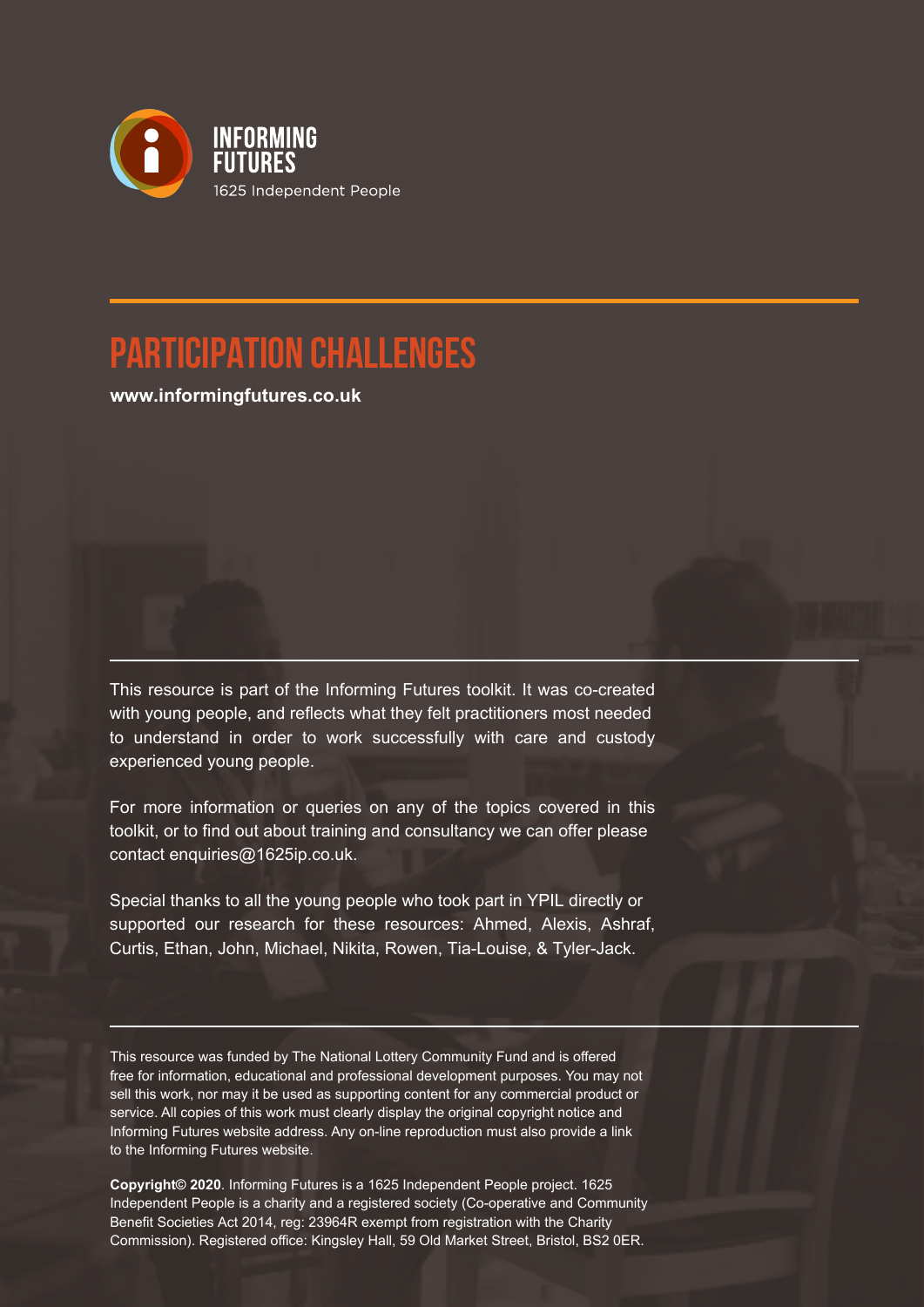## CHALLENGE 1 YOUNG PERSON 'HAVING A BAD DAY'

We had a day when Alexis was having a bad day. They were living in a shared house at the time of the start of this project, and there were some conflicts between housemates. On the day we were due to film Alexis' interview things had escalated that morning. When I text a reminder of where and when we would meet they didn't reply, which was not like them. When I called nearer the time of the interview to check in, Alexis explained the situation and sounded very stressed, but they had a plan and were on their way into the office to speak to a duty housing worker.

If they hadn't decided on their own course of action I'd have taken 5 minutes to plan one with them. I offered to delay the interview, in a calm manner, and suggested I came down to the office in half an hour to see how they were, and that we could walk together to the filming location if they felt up to it. By the time I did this, and with the offer of a walk together, Alexis had calmed down and felt up to being interviewed. I tactfully suggested that remaining involved in the project was a positive action on a difficult day, might be a welcome distraction and reiterated that I was grateful to them, being involved I spoke to the film company about the situation, and we moved our lunch break/switched up our schedule.

- How do you respond when young people are not in the right frame of mind?
- Are you able to acknowledge your own emotional responses to this, and remain consistent, predictable and reliable for the young person?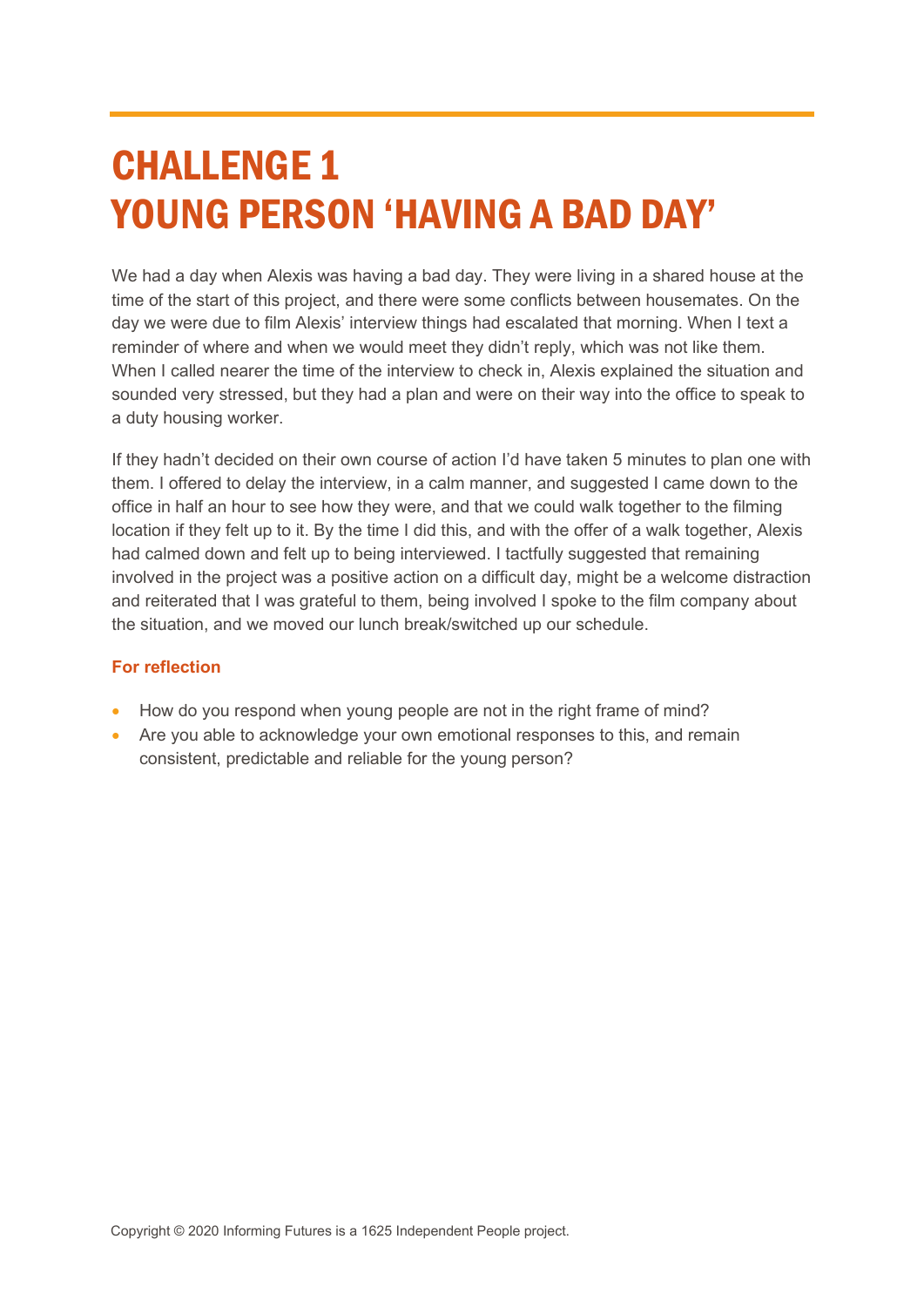## CHALLENGE 2 DEALING WITH 'UNWORKABLE' SUGGESTIONS

At the initial mind mapping stages of the project the young people had lots of ideas for the film, some of which weren't ultimately practical as things progressed and some that weren't quite right in terms of tone as things developed. At all stages of the process I took all ideas on board, everything got written down, every idea was discussed at least briefly. If I felt it may not be achievable, I floated this possibility and explained why and sought out other ideas. I also tried to ensure that young people were aware that we had limited time, budget, and were all clear on the audience of the film and it's aim. We recapped informally at the start of most meetings, and when I did an initial screening just for those involved I pointed out where some initial ideas had been kept.

- How do you respond to ideas which aren't practical or workable?
- Are you clear on what ideas or suggestions you can and can't approve, and what the process is for this?
- Are you really open to hearing young people's suggestions, or do you have an agenda?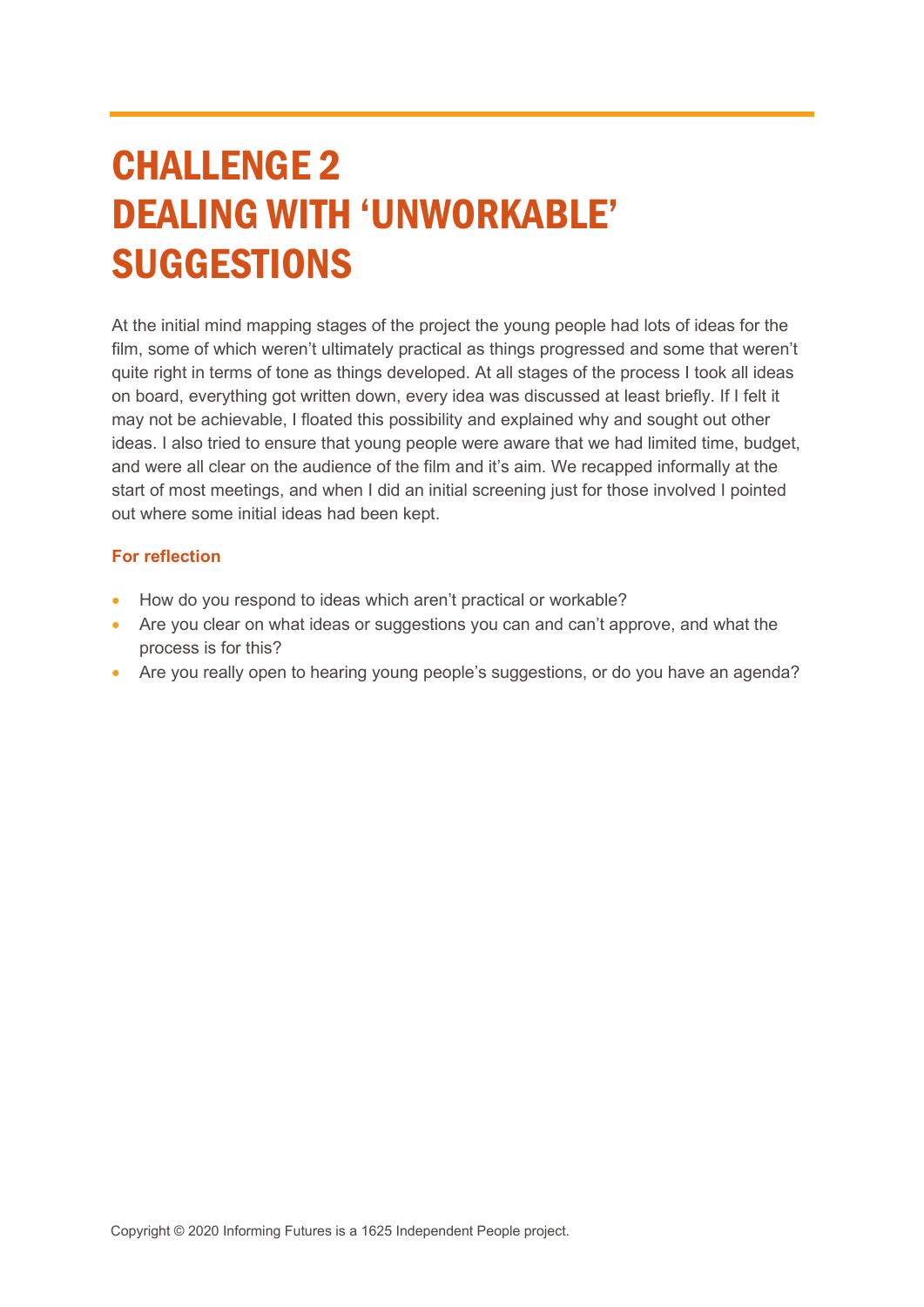# CHALLENGE 3 DISENGAGMENT

I had enough young people involved that I could afford to lose the odd one if their circumstances changed, or they decided the project wasn't for them. One person got a full time job and could no longer make meetings, sometimes making part of one though if I was able to start them later in the day. I regularly kept in touch, but in a way that wasn't pushy, and instead regularly thanked them for their contributions so far. One person who couldn't make meetings I offered the option to feedback thoughts on things via text/email.

- How do you think young people feel about disengaging from a project?
- Are you able to acknowledge the young person's right to prioritise other activities over yours?
- What (if anything) can you do to maintain relationship with young people when this happens?